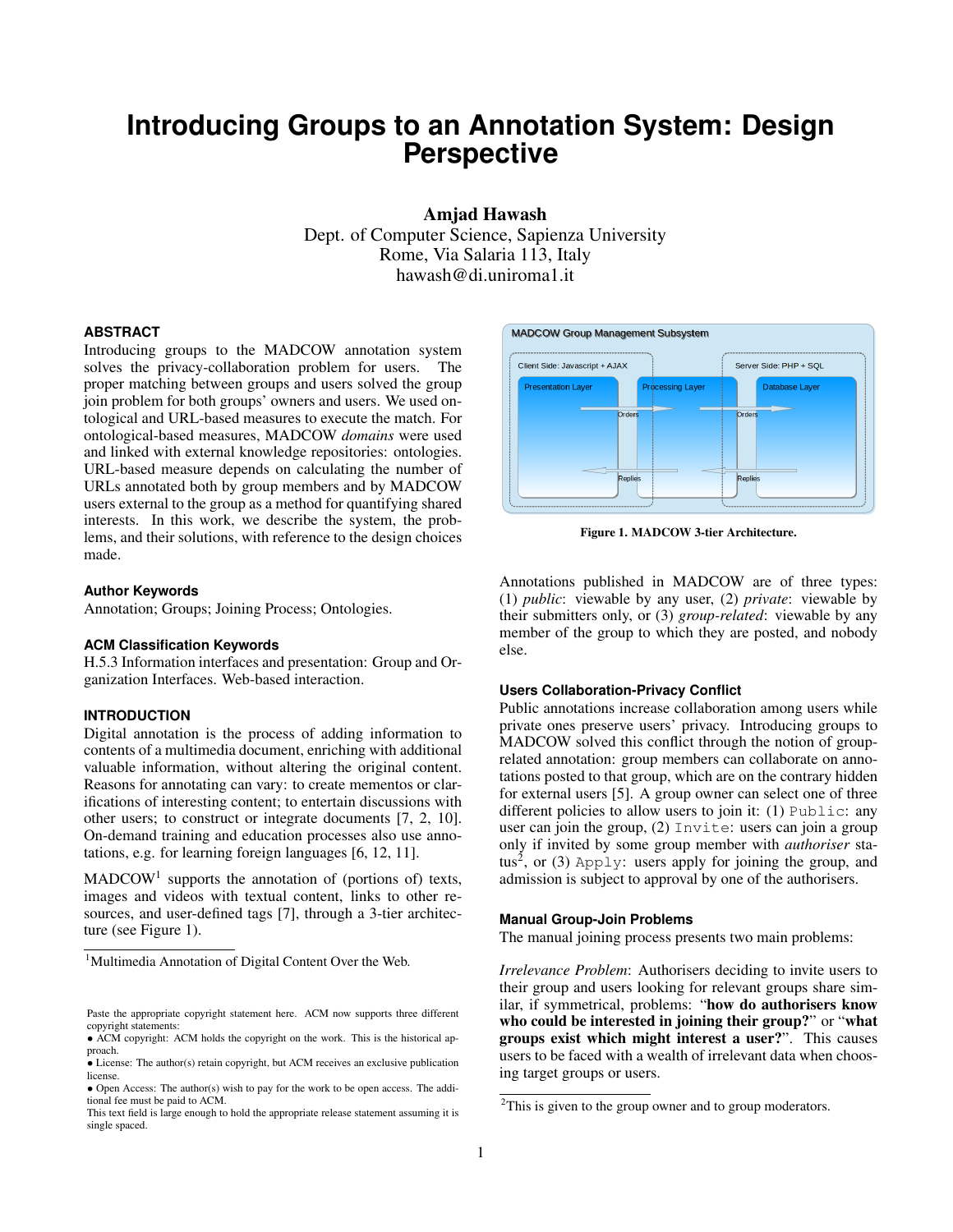*Time-effort problem*: Without matching, authorisers have to list all MADCOW users (possibly looking at their public annotations) and select some of them as receivers of invitations. With knowledge provided only by the title and a textual description of the group topic, users can send join requests to the groups considered relevant to their interests. Both processes consume time and effort and become unwieldy as the number of groups or users increases. In an extensive test, average times were calculated for all groups' operations (Tabl[e1\)](#page-1-0) showed a maximum amount of time for groups' join (99.25 sec.).

<span id="page-1-0"></span>Table 1. Number and average duration (secs) for operations.

|                | $Create \mid Update \mid Invite \mid Join$ |       |     |
|----------------|--------------------------------------------|-------|-----|
| # of times     |                                            | 719.  |     |
| <b>Average</b> | 15.9                                       | 99.25 | 5.6 |

# **Automatic Groups-Users Suggestions**

Manual-group joining problems can be solved by proper groups-users matching so that authorisers are presented with the most relevant users and users with the most relevant groups. The association of groups with publicly available representations of knowledge relevant to the group objectives is performed by selecting well-defined terms in which to express domain knowledge [\[8\]](#page-3-7).

To achieve this goal, a group's owner can associate it with some existing ontology, either by manually selecting the most appropriate one, or by providing a set of terms which reflect the intent of the group, to be matched with the terms of each ontology in the ontologies repository. Figure [2](#page-1-1) represents a fragment of ontology repository scheme.



<span id="page-1-1"></span>Figure 2. A fragment of the Ontology Repository Scheme.

Currently, the association between a group and an ontology is 1-1 from the group side, and 1-many from the ontology side, that is a group can be associated with one ontology, while an ontology could represent more than one group. Between ontologies and domains, the association is 1-1 from both sides. Figure [3](#page-1-2) depicts both associations types.

On the annotator side, users can complement their annotations with tags to represent the intent of these annotations. The suggestion of users to groups is performed in the MAD-COW Ontology Browser, which executes a matching between the terms in the ontology for the representative domain and the tags of public annotations. The same matching occurs for a user searching for proper groups, where the match will include all of the user's public and private annotations.



<span id="page-1-2"></span>Figure 3. Associations between groups, domains, and ontologies.

The *Class Match Measure (CMM)* presented in [\[1\]](#page-3-8) is used to measure the group-user relevance in the ontology-based matching [\[3,](#page-3-9) [4,](#page-3-10) [9\]](#page-3-11). Authorisers for a group may request a ranked list of likely annotators. Also users can request a ranked list of domains, for each of which the set of groups referring to it is given. Figure [4\(a\)](#page-1-3) depicts the matching between a group and an ontology, while Figure [4\(b\)](#page-1-4) depicts the matching between a domain and a user. A pilot test on the use of *CMM* has shown a decrease in the average invitation time from 99.25 to 10.6 seconds [\[4\]](#page-3-10).

<span id="page-1-3"></span>

<span id="page-1-4"></span>Figure 4. A visual depiction of Group-Ontology and Domain-User matches.

Another relevance measure is based on the collection of Web sites a user targets for annotation. Users annotating specialised sites usually share the same interests. Discovering that some fellow annotators already belong in some group could encourage others to be members in that group. On the other hand, group owners can look for users to invite among those who more frequently annotate Web sites which are targets of annotations for group members.

# **SYSTEM ARCHITECTURE AND BEHAVIOUR**

Figure [5](#page-2-0) presents a fragment of the ER diagram defining the logical scheme of the MADCOW database.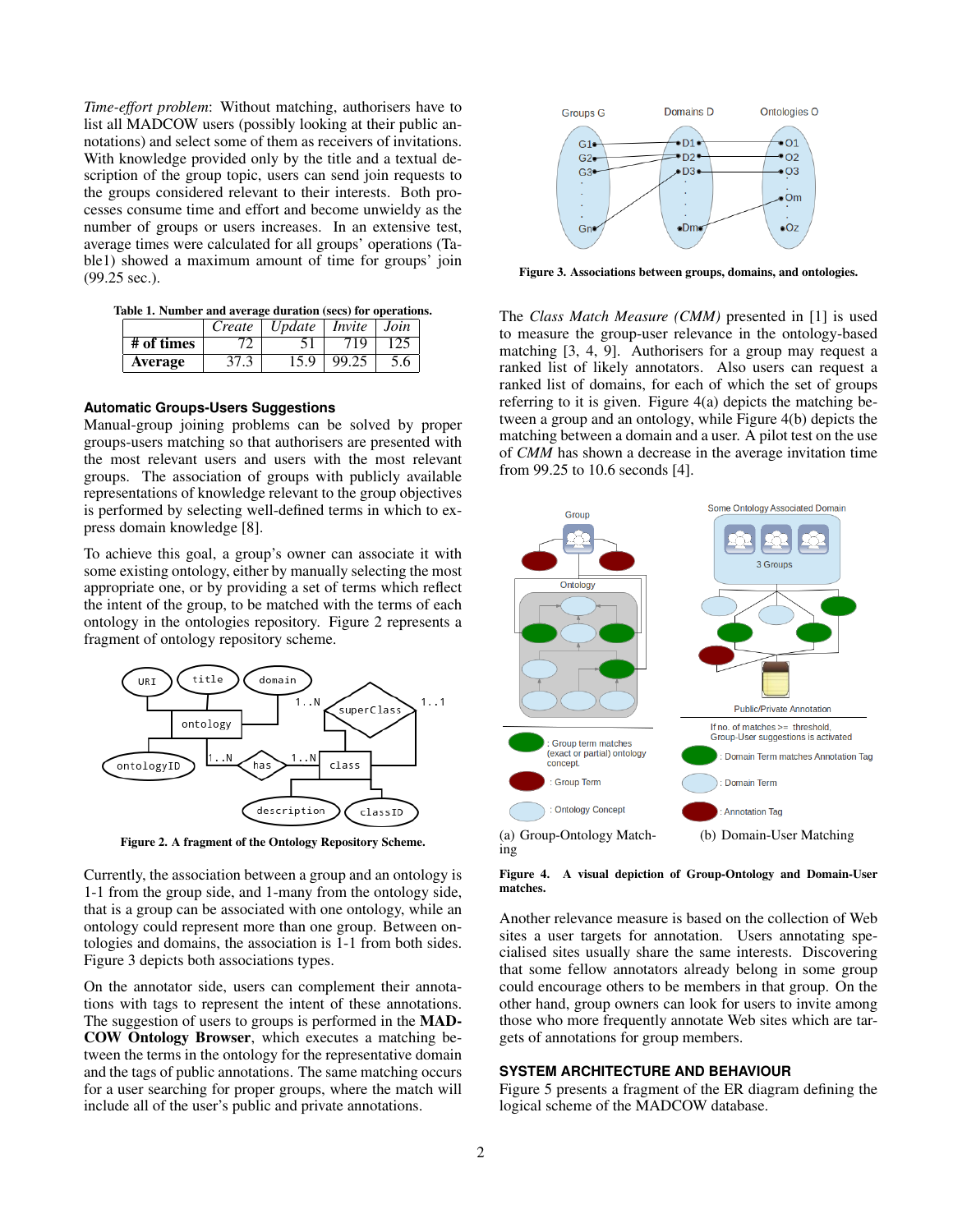

<span id="page-2-0"></span>Figure 5. A fragment of the MADCOW Entity-Relation diagram, considering groups, annotations, and ontologies.

The entity *groups* is used to save related data to each group created in the system with its properties. The entity *annotation* is used to store all the data relative to an annotation. If an annotation is related to a group, a special record is saved in the proposed entity of the relation *isContained* that relates *annotation* and *groups* entities. The link between a group and a suggested or chosen ontology is modeled as a relation *refersTo* that creates a relation between the entities *groups* and *ontology*. The property *title* of the *ontology* entity maintains the name of the ontology. The entity *Term* is related to the entity *ontology* by the relation *inOntology* so that an ontology has one or more terms, while the entity *lexemes* describes its possible lexicalisations. The same table is used to maintain tags used in annotations which do not have a direct reference to terms in a domain ontology associated with a group.

Data traffic between client and server is managed via a JavaScript *XMLHttpRequest* (here and in the following we refer to Figure [6\)](#page-2-1) object which acts as an intermediary to send requests from client to server and receive results in the opposite direction. In particular, *XMLHttpRequest* is used in the following processes: (1) highlighting annotated resources; (2) managing the display of possible group targets in the annotation pop-up window; (3) displaying annotations when hovering on an annotated resource; and  $(4)$  sending invitations to join a group.

The process of relating a group to a domain is triggered when a group owner selects one of his/her groups to be associated with a domain. As a consequence, the *MADCOWPortal* object contacts the *MySqlServer* to load all available domains to be displayed for the owner, who can ask to display also the concepts and lexemes related to each domain. If a suit-



<span id="page-2-1"></span>Figure 6. The components involved in annotation-related and grouprelated processes.

able domain is found, the *MADCOWPortal* executes a PHP function to create the association between the group and the domain. Otherwise, the owner can ask the system to suggest suitable domains, in which case the *MADCOWPortal* object requests the *MADCOWMatcher* object to execute a match between the terms and all concepts/lexemes for all available domains. A ranking function ranks all matched domains according to their relevance with the terms and returns it to the *MADCOWPortal*. The group and one of the domains can then be associated, following a user selection.

A group owner could ask the system to suggest the most appropriate users to be candidate members in his/her group. The *MADCOWPortal* contacts the *MADCOWMatcher* to execute a CMM matching between the concepts of the repre